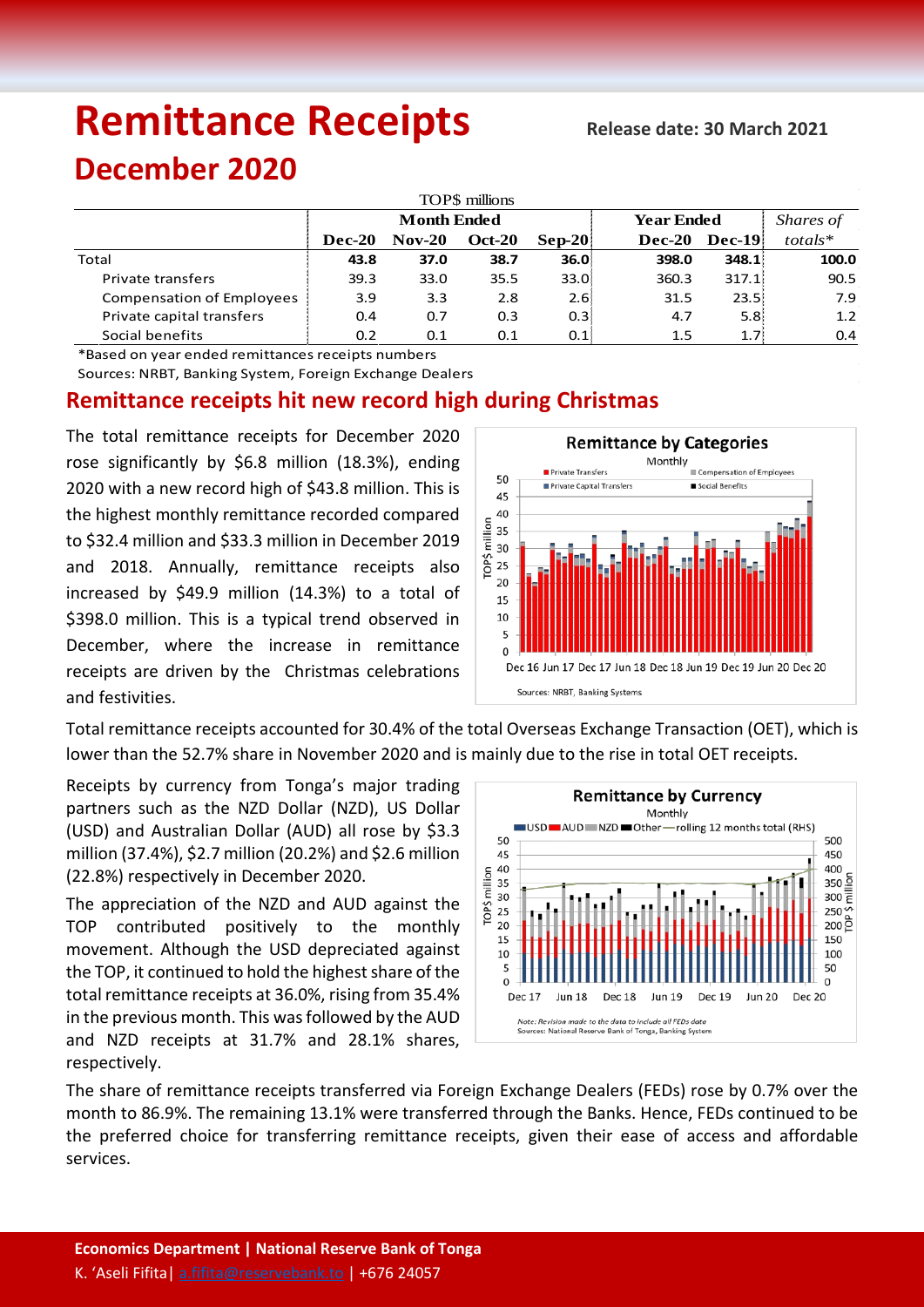#### **Private Transfers**

Private transfer receipts rose significantly by \$6.4 million (19.3%) over the month and is the highest monthly record of private transfer receipts in the past six years to date. Although the COVID-19 pandemic has largely affected employment opportunities abroad, the Tongan diaspora continues to support their families and loved ones during these times of financial downturn. The lockdown of Tonga's international borders during the Christmas holidays may also contribute to the higher monthly movement as related travel expenses to Tonga from families abroad are remitted as monetary gifts to friends and relatives. Consequently, private transfer receipts in NZD, USD and AUD all rose by \$2.9 million, \$2.5 million and \$2.3 million, respectively. Private transfer receipts maintain the highest share of the total remittance receipts at 89.8% (compared to 89.0% in November 2020). These private transfer receipts may contribute positively towards an increase in household's income which may encourage consumption spending, thus, supporting business activities in the country.

Moreover, private transfer receipts rose by \$43.2 million (13.6%) over the year to December 2020, contributing to the annual increase in total remittance receipts. This accounts for 90.5% of the total annual remittance receipts reflecting the importance of overseas family support towards households. Part of export proceeds, especially for non-commercial farmers, may also be received as private transfers. Additionally, the closure of the borders also restricts the hand-carry of cash by travellers and these transfers have also supported the rise in private transfers.

21.0

18.0

#### **Employee Compensation[1](#page-1-0)**

The total compensation of employees rose by \$0.6 million (18.7%) to \$3.9 million in December 2020. This largely attributes to the \$0.7 million (30.5%) increase in receipts from seasonal workers in Australia and New Zealand. During the month, 162 seasonal workers departed Tonga for Australia to join the seasonal workers program, contributing to the increase in receipts from seasonal workers. The total receipts from seasonal workers contributed \$2.8 million, while \$1.1 million was attributed to other wages and salaries for employees of international organizations in Tonga.



**Compensation of Employees - Seasonal Workers** 12 months total

-SWP (AUD) - RSE (NZD) - Total Receipt

Over the year to December 2020, employee receipts' total compensation continues to increase by \$8.0

million (34.0%). The seasonal workers' receipts remain the highest share of the total compensation receipts at 61.9% (compared to 59.5% share in November 2020), while the remaining 38.1% share attributes to other wages and salaries. Receipts from seasonal workers in New Zealand and Australia both increased by \$3.6 million (39.7%) and \$4.6 million (212.3%), respectively.

#### **Private capital transfers & Social benefits**

In December 2020, private capital transfers fell by \$0.3 million (44.2%) following the previous month's rise. These receipts are mainly for the renovation and construction of households. Meanwhile, social benefits, which largely consists of pension funds, slightly increased during the month by \$0.1 million (74.1%). Over the year to December 2020, the private capital transfers and social benefits both fell by \$1.1 million (19.6%) and \$0.2 million (10.1%), respectively.

**Economics Department | National Reserve Bank of Tonga**

K. 'Aseli Fifita| [a.fifita@reservebank.to](mailto:a.fifita@reservebank.to) | +676 24057

<span id="page-1-0"></span><sup>&</sup>lt;sup>1</sup> Employee compensation is the sum of wages and salaries from the seasonal workers abroad, Tongan residents working short term overseas, and resident employees serving foreign organizations.